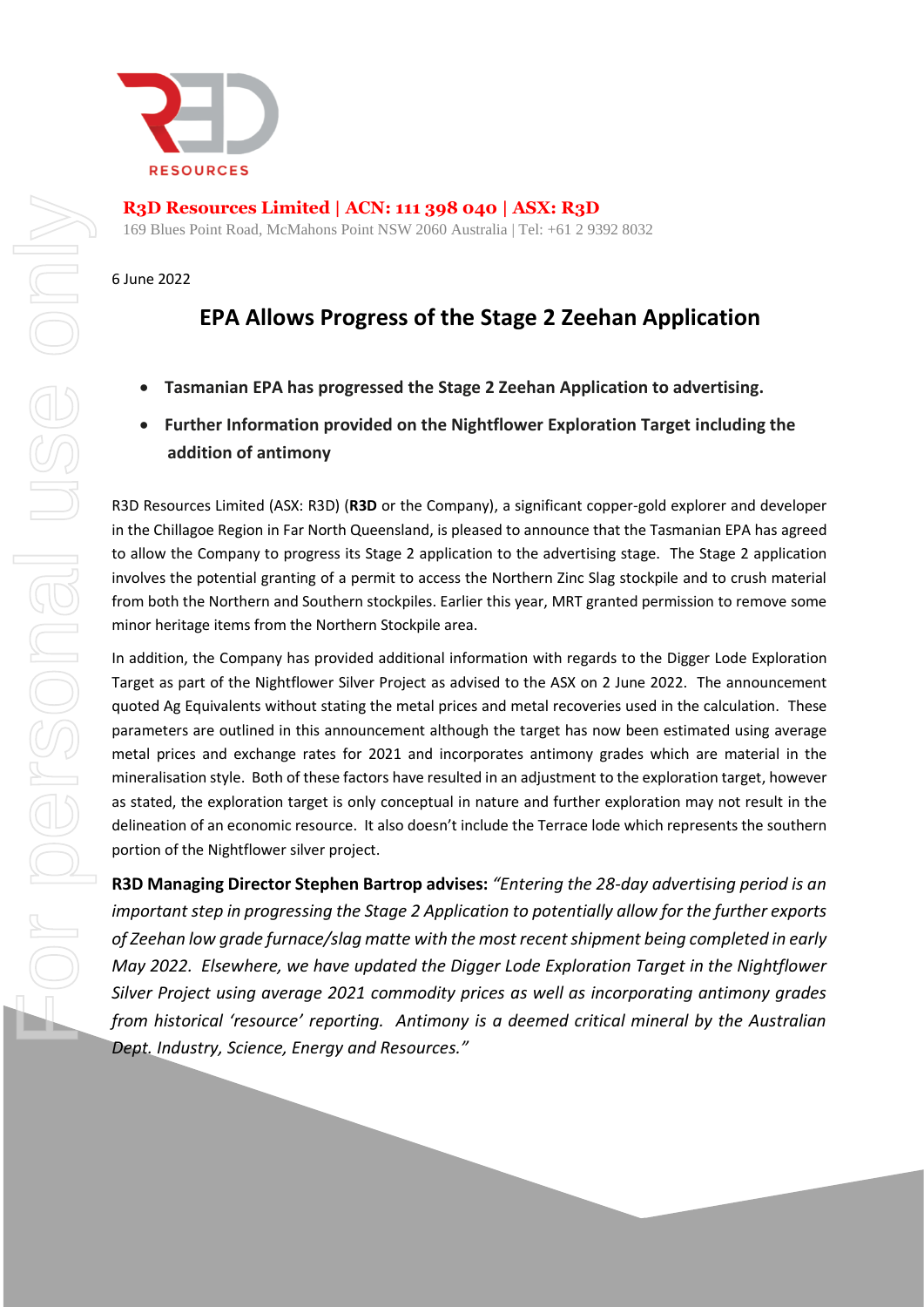

#### **Nightflower Silver Project History**

The Company reported on the Nightflower project on the 2 June 2022 including details of a revised Exploration Target. The project is located 40 km north of Chillagoe and is part of R3D's portfolio of projects in this region of Far North Queensland.

Nightflower has been known to contain high silver grades and has a colourful history with discovery outcrop pictured below in 1923. Apparently Messrs Archer and Stewart located the Nightflower in June 1923 and by October 1923 the then Premier of Queensland visited the Nightflower Lode to highlight the importance of the silver-lead find to the Chillagoe district at the time. On his return to Brisbane the Premier mentioned in an interview that the ore at Nightflower was very rich and a truck-load treated at Chillagoe gave about 30% of lead and 40 ounces of silver to the ton (*Source: Qld Govt Mining Journal Vol XXIV, Oct 1923*).



[P. L. Goddard, Photo, NIGHTFLOWER SILVER-LEAD LODE, MAIN OUTCROP.

*Figure 1. Early picture of the Nightflower gossan outcrop. Source: Qld Govt Mining Journal Vol XXIV, Oct 1923*

#### **Revision of the Digger Lode Exploration Target**

In the announcement on the 2 June 2022 the Company presented an Exploration Target which included Silver Equivalents (Ag Eq) without providing the assumptions used in the Ag Eq formula. The Exploration Target relates to the Digger Lode and in this announcement has been referred to as the Digger Exploration Target. It differs from the Terrace Lode, a southern extension of the Digger Lode, and both are part of the Nightflower Silver Project.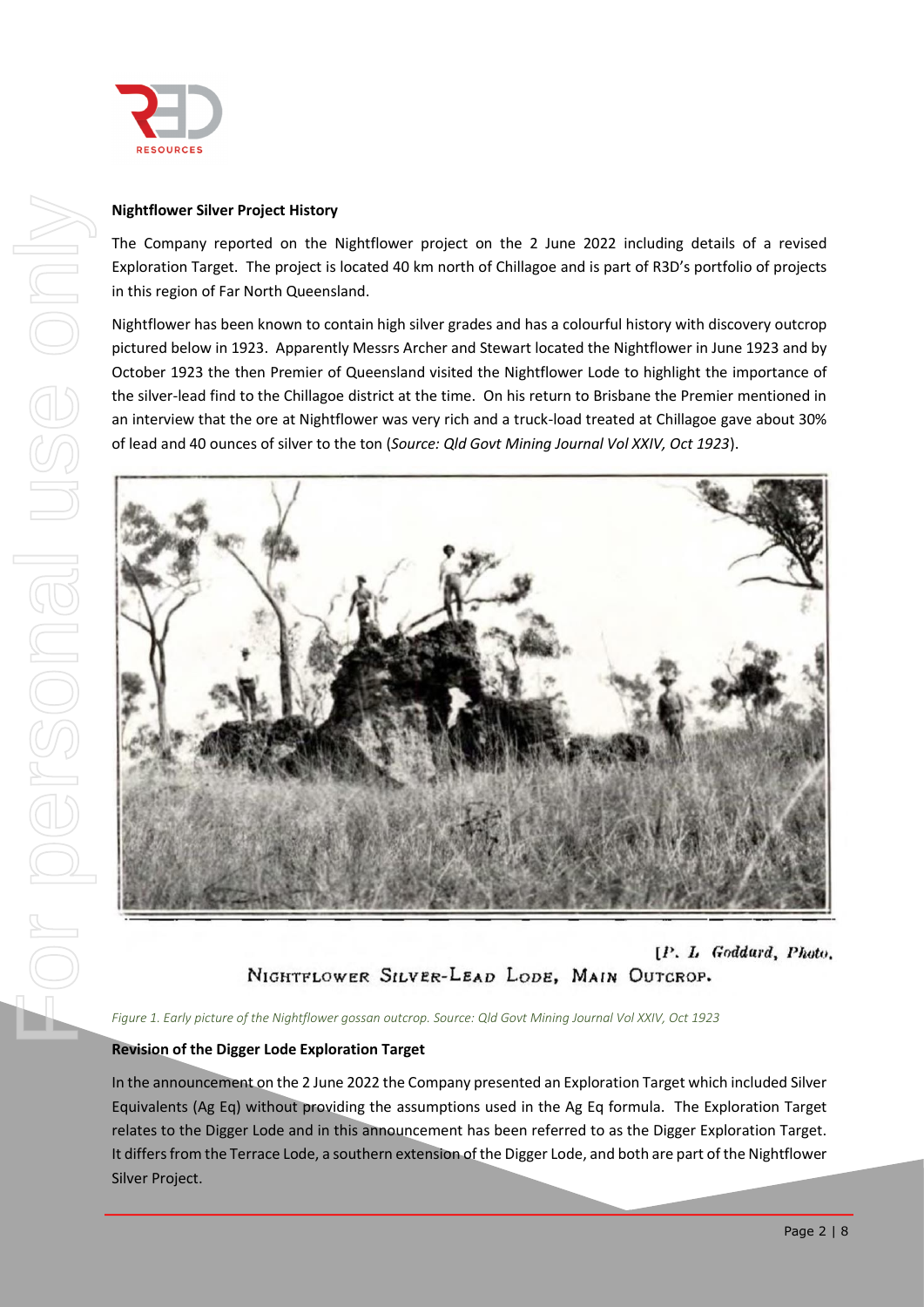

#### **Recovery Assumption**

The following table outlines the recovery assumptions presented in Askew Report on Stage 2 Reserves(1991) and which was commissioned by Risla Enterprises Pty Ltd. These recoveries have been used by R3D in estimating the factors used in the Ag Eq estimations.

|                   | <b>Expected Recoveries as reported by Askew 1991</b> |        |
|-------------------|------------------------------------------------------|--------|
| <b>Recoveries</b> | Pb to Pb concentrate                                 | 91%    |
|                   | Ag to Pb concentrate                                 | 90%    |
|                   | Au to Pb concentrate                                 | 70%    |
|                   | Zn to Pb concentrate                                 | 30%    |
|                   | Sb to Pb concentreate                                | 80%    |
|                   | Pb Concentrate grade                                 | 42% Ph |

| Pb | 5.30%     |
|----|-----------|
| Ag | $183$ g/t |
| Au | 0.7 g/t   |
| Zn | 3.0%      |
| Sb | 1.0%      |
|    |           |

*Figure 2. Metal recoveries. Source: Askew 1991 in Surestone Pty Ltd's First Annual Report on EPM 6899 by Brett Duck in 1991.*

The Pb concentrate is expected to be a saleable product and will the contained metals listed above being payable.

#### **Metal Prices Assumed**

The metal prices and AUD/USD exchange rate listed below are the average prices for 2021 (which varies from the spot prices used in the Ag Eq estimates reported in the 2 June 2022 announcement). A factor relating to the value of 1 gram of Ag has been estimated for each metal based on these average metal prices and the earlier recoveries.

| <b>Recovery Assumption</b>  |                                                                                                                   |                             |           |              |
|-----------------------------|-------------------------------------------------------------------------------------------------------------------|-----------------------------|-----------|--------------|
|                             | The following table outlines the recovery assumptions presented in Askew Report on Stage 2 Rese                   |                             |           |              |
|                             | and which was commissioned by Risla Enterprises Pty Ltd. These recoveries have been used                          |                             |           |              |
|                             | estimating the factors used in the Ag Eq estimations.                                                             |                             |           |              |
|                             | <b>Expected Recoveries as reported by Askew 1991</b>                                                              |                             |           |              |
| Recoveries                  | Pb to Pb concentrate                                                                                              |                             | 91%       |              |
|                             | Ag to Pb concentrate                                                                                              |                             | 90%       |              |
|                             | Au to Pb concentrate                                                                                              |                             | 70%       |              |
|                             | Zn to Pb concentrate                                                                                              |                             | 30%       |              |
|                             | Sb to Pb concentreate                                                                                             |                             | 80%       |              |
|                             | Pb Concentrate grade                                                                                              |                             | 42% Pb    |              |
|                             | Based on run of mine ore with the following head grades:                                                          |                             |           |              |
|                             | Pb                                                                                                                |                             | 5.30%     |              |
|                             | Ag                                                                                                                |                             | 183 $g/t$ |              |
|                             | Au                                                                                                                |                             | 0.7 g/t   |              |
|                             | Zn                                                                                                                |                             | 3.0%      |              |
|                             | Sb                                                                                                                |                             | 1.0%      |              |
|                             | Figure 2. Metal recoveries. Source: Askew 1991 in Surestone Pty Ltd's First Annual Report on EPM 6899 by Brett Du |                             |           |              |
|                             | The Pb concentrate is expected to be a saleable product and will the contained metals listed above be             |                             |           |              |
| <b>Metal Prices Assumed</b> |                                                                                                                   |                             |           |              |
|                             | The metal prices and AUD/USD exchange rate listed below are the average prices for 2021 (which                    |                             |           |              |
|                             | the spot prices used in the Ag Eq estimates reported in the 2 June 2022 announcement). A factor                   |                             |           |              |
|                             | the value of 1 gram of Ag has been estimated for each metal based on these average metal pri-                     |                             |           |              |
| earlier recoveries.         |                                                                                                                   |                             |           |              |
|                             | Recovery                                                                                                          | Average Metal Prices - 2021 |           |              |
| Metal                       | (Source: Askew 1991)                                                                                              | (US\$/oz or US\$/t)         | AUD/USD   | Factor       |
| Ag $(g/t)$                  | 90%                                                                                                               | 25.2                        | 0.736     | $\mathbf{1}$ |
| Au $(g/t)$                  | 70%                                                                                                               | 1800                        | 0.736     | 56           |
| Cu (%)                      | 80%                                                                                                               | 9297                        | 0.736     | $10\,$       |
| Zn (%)                      | 30%                                                                                                               | 2991                        | 0.736     | 1            |
| Pb (%)                      | 90%                                                                                                               | 2188                        | 0.736     | 3            |
| Sb(%)                       | 80%                                                                                                               | 9921                        | 0.736     | 11           |

*Figure 3. Average 2021 metal prices and exchange rate. Source: LME, Bloomberg, SP Angel*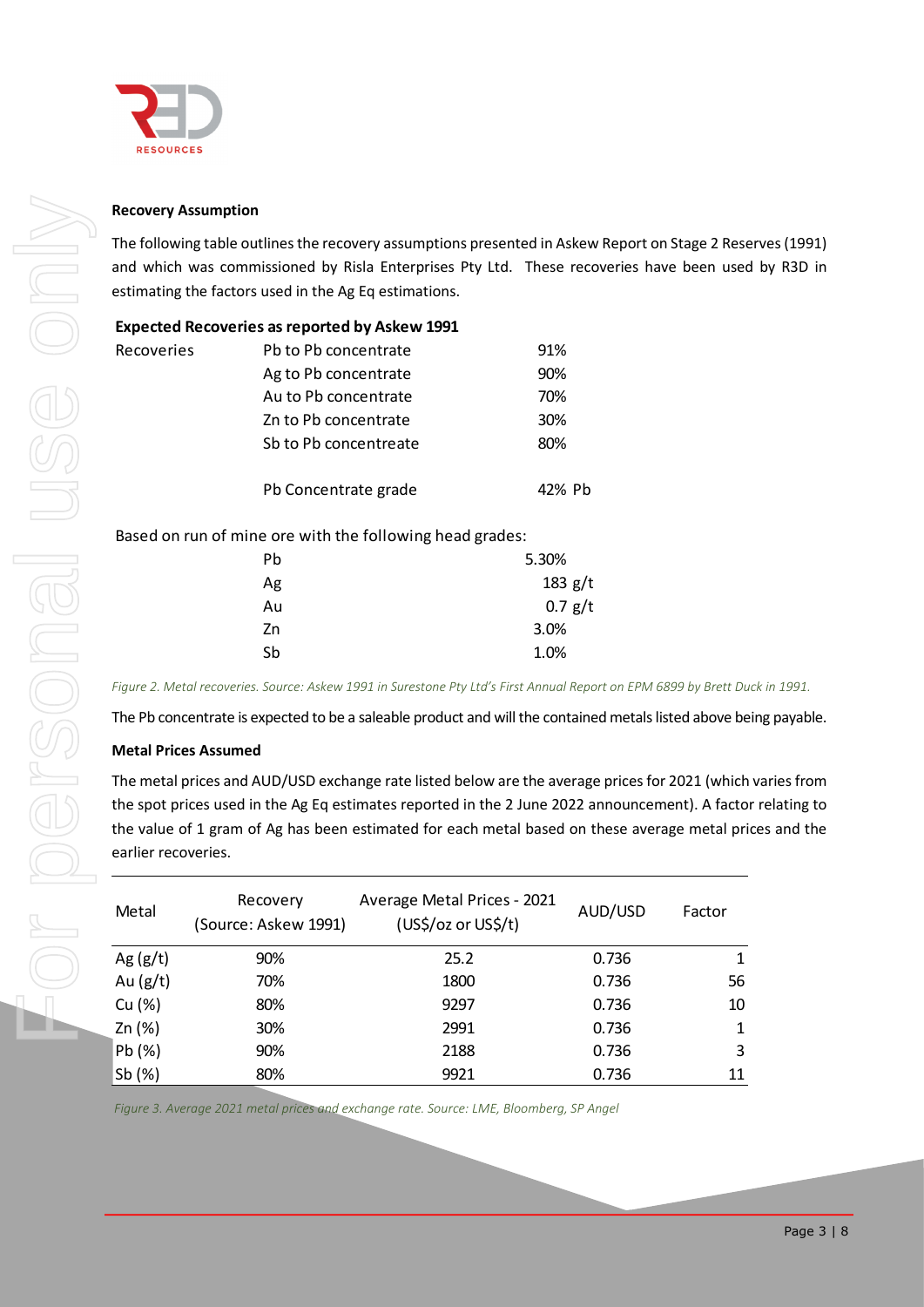

#### **Digger Lode Exploration Target - Revised**

| Cutoff<br>Ag (g/t)                                             | Ag grade (g/t)                                                                                                                                                                                                                                                                                                                                                                                        |     | Au grade (g/t) |      | Cu %           |     | Pb %          | Zn %      | Sb%                   |
|----------------------------------------------------------------|-------------------------------------------------------------------------------------------------------------------------------------------------------------------------------------------------------------------------------------------------------------------------------------------------------------------------------------------------------------------------------------------------------|-----|----------------|------|----------------|-----|---------------|-----------|-----------------------|
| 0                                                              | 67                                                                                                                                                                                                                                                                                                                                                                                                    |     | 0.34           |      | 0.1%           |     | 1.8%          | 0.9%      | 1.0%                  |
| 25                                                             | 89                                                                                                                                                                                                                                                                                                                                                                                                    |     | 0.42           |      | 0.1%           |     | 2.3%          | 1.1%      | 1.0%                  |
| 50                                                             | 130                                                                                                                                                                                                                                                                                                                                                                                                   |     | 0.37           |      | 0.2%           |     | 3.5%          | 1.4%      | 1.0%                  |
| 75                                                             | 142                                                                                                                                                                                                                                                                                                                                                                                                   |     | 0.36           |      | 0.2%           |     | 3.8%          | 1.5%      | 1.0%                  |
| 100                                                            | 146                                                                                                                                                                                                                                                                                                                                                                                                   |     | 0.35           |      | 0.2%           |     | 3.9%          | 1.5%      | 1.0%                  |
|                                                                | Figure 4: Metal grades at various cut-off Ag Eq grades                                                                                                                                                                                                                                                                                                                                                |     |                |      |                |     |               |           |                       |
| Cutoff<br>Ag $(g/t)$                                           | Tonnage                                                                                                                                                                                                                                                                                                                                                                                               |     | Ag grade (g/t) |      | Au grade (g/t) |     | Ag Eq $(g/t)$ | Ag Eq Moz |                       |
| 0                                                              | 7,332,131                                                                                                                                                                                                                                                                                                                                                                                             |     | 67             |      | 0.34           |     | 105           | 24.8      |                       |
| 25                                                             | 5,360,372                                                                                                                                                                                                                                                                                                                                                                                             |     | 89             |      | 0.42           |     | 134           | 23.0      |                       |
| 50                                                             | 3,243,848                                                                                                                                                                                                                                                                                                                                                                                             |     | 130            |      | 0.37           |     | 177           | 18.4      |                       |
| 75                                                             | 2,873,043                                                                                                                                                                                                                                                                                                                                                                                             | 142 |                |      | 0.36           |     | 189           | 17.4      |                       |
| 100                                                            | 2,749,081                                                                                                                                                                                                                                                                                                                                                                                             |     | 146            |      | 0.35           |     | 193           | 17.0      |                       |
| $+(Pb*3)+(Zn*1)+(Sb*11).$<br><b>Exploration Target Tonnage</b> | that the potential quantity and grade is conceptual in nature, and there has been insufficient exploration to estimate a Mine<br>Resource and it is uncertain if further exploration will result in the estimation of a Mineral Resource. Tables 1 & 2 JORC 2012 o<br>available on our website and in the Prospectus. Comp Person: BMS – Geoff Reed, R3D – Tom Saunders. Ag Eq = Ag + (Au*56) + (Cu*: |     | Ag Grade (g/t) |      | Au Grade (g/t) |     | Ag Eq $(g/t)$ |           | Ag Eq Contained Metal |
| Low                                                            | High                                                                                                                                                                                                                                                                                                                                                                                                  | Low | High           | Low  | High           | Low | High          | Low (Moz) | High (Moz             |
| 2,749,081                                                      | 5,360,372                                                                                                                                                                                                                                                                                                                                                                                             | 89  | 146            | 0.35 | 0.42           | 134 | 193           | 17.0      | 23.0                  |

| <b>Cutoff</b><br>Ag $(g/t)$ | Tonnage   | Ag grade (g/t) | Au grade (g/t) | Ag Eq $(g/t)$ | Ag Eq Moz |
|-----------------------------|-----------|----------------|----------------|---------------|-----------|
| 0                           | 7,332,131 | 67             | 0.34           | 105           | 24.8      |
| 25                          | 5,360,372 | 89             | 0.42           | 134           | 23.0      |
| 50                          | 3,243,848 | 130            | 0.37           | 177           | 18.4      |
| 75                          | 2,873,043 | 142            | 0.36           | 189           | 17.4      |
| 100                         | 2,749,081 | 146            | 0.35           | 193           | 17.0      |

| <b>Exploration Target Tonnage</b> |           | Ag Grade (g/t) |      | Au Grade (g/t) |      | Ag Eq $(g/t)$ |      | Ag Eq Contained Metal |            |
|-----------------------------------|-----------|----------------|------|----------------|------|---------------|------|-----------------------|------------|
| Low                               | High      | Low            | High | Low            | High | Low           | High | Low (Moz)             | High (Moz) |
| 2,749,081                         | 5,360,372 | 89             | 146  | 0.35           | 0.42 | 134           | 193  | 17.0                  | 23.0       |

**Stephen Bartrop** Managing Director

**R3D Resources Limited**

M: + 61 408 486 163 P: + 61 2 9392 8032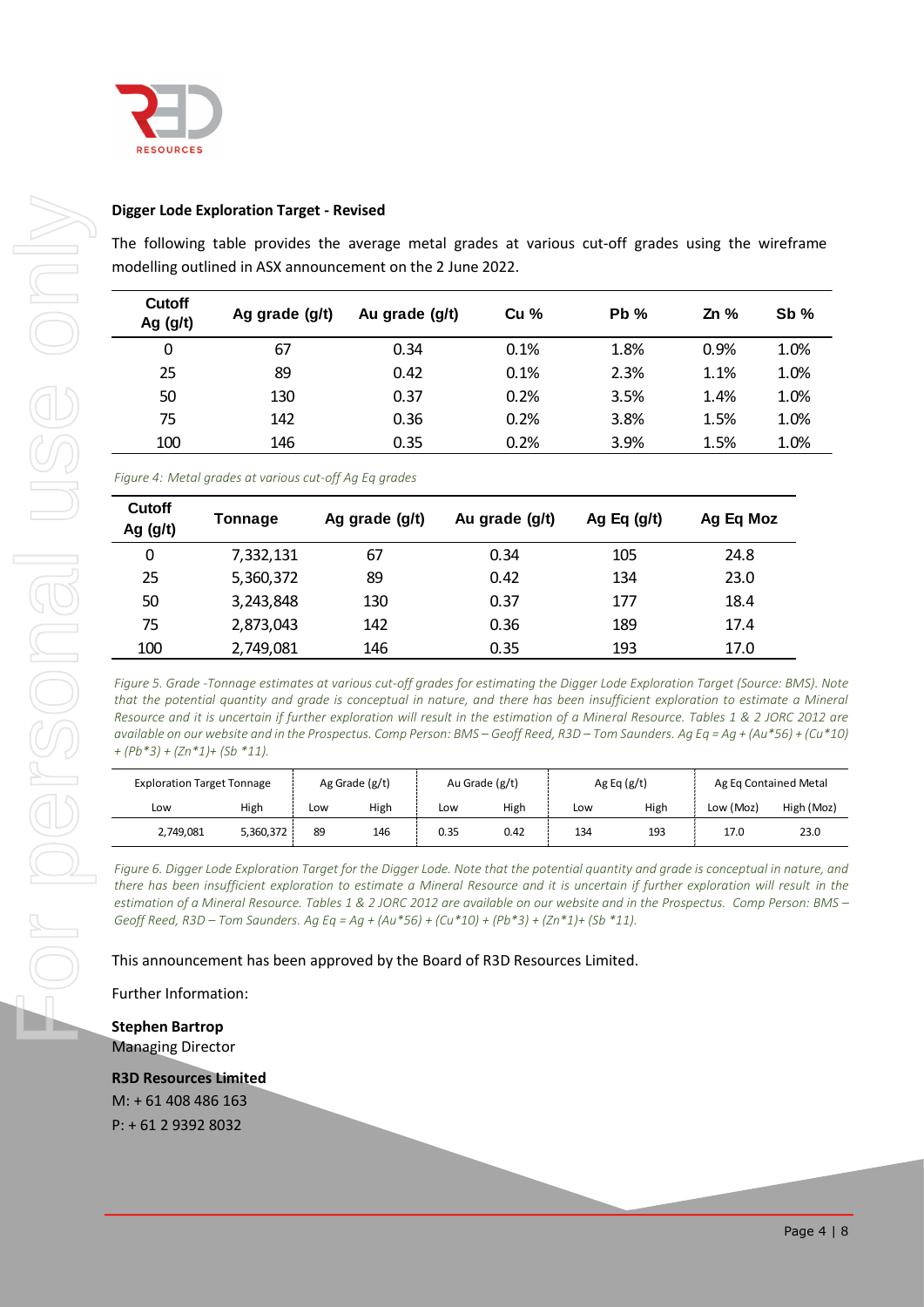

#### **About R3D Resources Limited**

In July 2021 R3D Resources Limited acquired Tartana Resources Limited, a significant copper-gold explorer and developer in the Chillagoe Region in Far North Queensland. R3D owns several projects of varying maturity, with the most advanced being the Tartana mining leases, which contain an existing heap leach – solvent extraction – crystallisation plant. Work has commenced to restart this plant to provide future cash flow through the sale of copper sulphate. In Tasmania, Tartana has secured permitting to excavate and screen for export low-grade zinc furnace slag/matte from its Zeehan stockpiles in Western Tasmania and has been shipping zinc slag to South Korea. The next stage in this project requires Stage 2 permitting to crush the slag and access the northern stockpile.

These two projects have the potential to generate a cash flow to underpin the R3D's extensive exploration activities in the Chillagoe region.



#### *Competent Person's Statement*

The information in this announcement that relates to Exploration Results and Exploration Target is based on information compiled by Mr Wayne (Tom) Saunders and Mr Geoff Reed. Mr Saunders is a Fellow of the Australasian Institute of Mining and Metallurgy (AusIMM), and a Member of the Australian Institute of Geologists (AIG). Mr Reed is Member of the Australian Institute of mining and Metallurgy (AusIMM (CP)), and a Member of the Australian Institute of Geologists (AIG). Both Mr Saunders and Mr Reed have sufficient experience that is relevant to the styles of mineralisation and types of deposit under consideration, and to the activity that is being undertaking to qualify as a Competent Person, as defined in the 2012 Edition of the 'Australasian Code for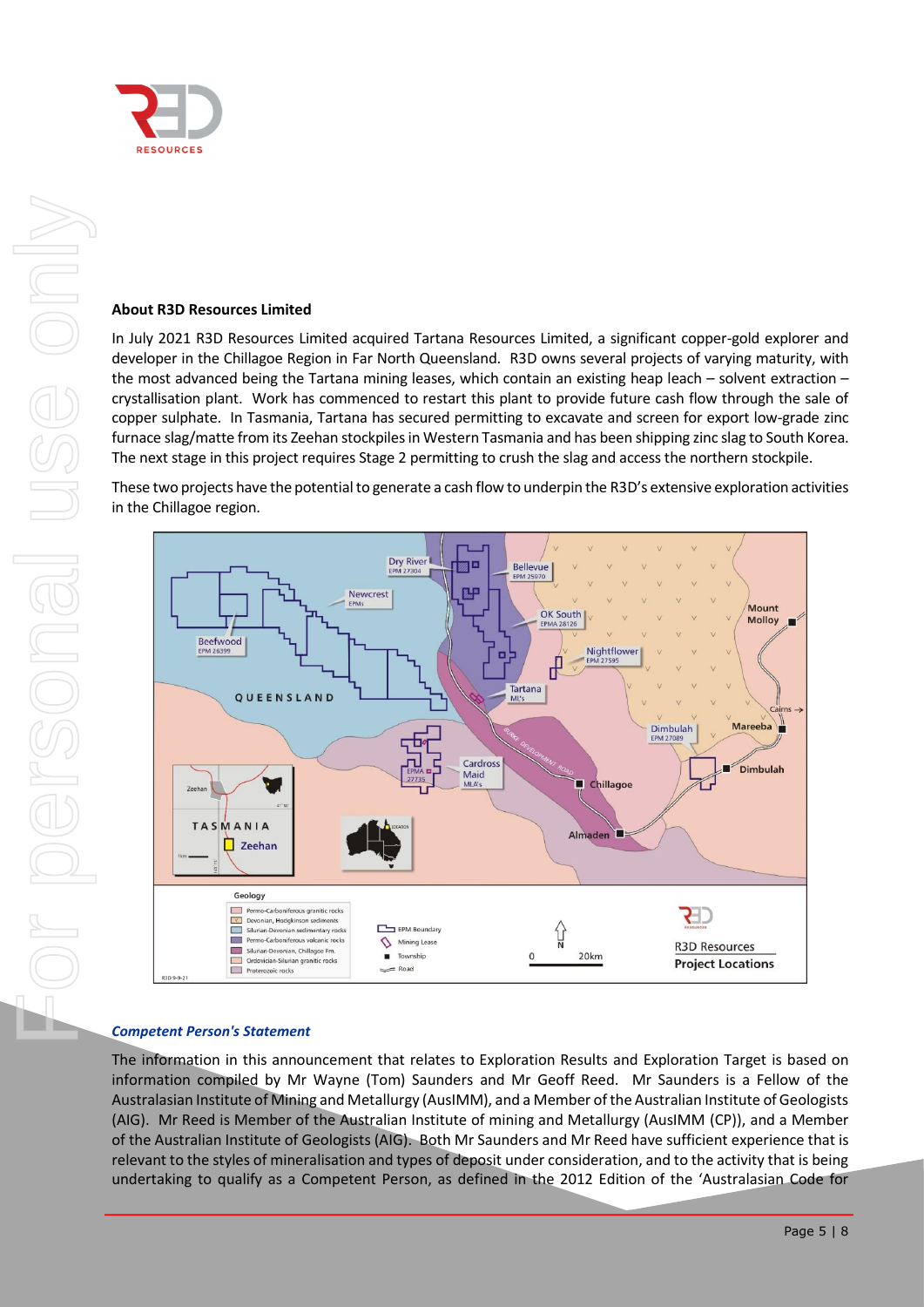

Reporting of Exploration Results, Mineral Resources and Ore Reserves.' Mr Saunders is an employee of R3D Resources Limited, and consents to the inclusion in this report of the matters based on his information in the form and context in which it appears. Mr Reed is a consultant to R3D Resources Limited and consents to the inclusion in this report of the matters based on his information in the form and context in which it appears.

#### *Disclaimer Regarding Forward-Looking Statements*

This ASX announcement contains various forward-looking statements. All statements, other than statements of historical fact, are forward-looking statements. Forward-looking statements are inherently subject to uncertainties in that they may be affected by a variety of known and unknown risks, variables and factors that could cause actual values or results, and performance or achievements to differ materially from the expectations described in such forward-looking statements. R3D does not give any assurance that the anticipated results, performance or achievements expressed or implied in those forward-looking statements will be achieved.

# **JORC Code, 2012 Edition**

| <b>Criteria</b>       | <b>Commentary</b>                                                                                                                                                                                                                                                                                                                                                                        |
|-----------------------|------------------------------------------------------------------------------------------------------------------------------------------------------------------------------------------------------------------------------------------------------------------------------------------------------------------------------------------------------------------------------------------|
| Sampling techniques   | 2008 drilling - core diamond sawn by experienced technician. Drill core cut<br>consistently and systematically adjacent to orientation line one sample at a<br>time to ensure representivity. Historic drill core also sawn, but no details.                                                                                                                                             |
| Drilling techniques   | Historic holes used for exploration target purposes are drill core,<br>predominantly BQ.                                                                                                                                                                                                                                                                                                 |
|                       | Downhole (acid) surveys uncertain reliability, but holes short.<br>Drill holes from 2008 drill programme comprise one hole drilled entirely in<br>HQ, with the remainder collared in HQ until reasonable ground conditions<br>encountered, then NQ2 to EOH. Core was oriented using ACE core<br>orientation tool. Downhole camera surveys were completed at 30m and/or<br>50m intervals. |
| Drill sample recovery | Historic holes sample recovery for core sections assayed generally 95 -<br>100% with few exceptions (e.g. part DHNF6 Hastings 1972 report).<br>2008 drilling in Ozmin database, generally 100% recovery - rare<br>exceptions. No concerns in regard to representivity or sample bias.                                                                                                    |
| Logging               | Historic drillhole data has been re-assessed and recoded in detail.<br>2008 drilling has also been logged in detail for the mineralised zones.<br>Logging units for old and new holes match.                                                                                                                                                                                             |
|                       | New holes have been logged for structure to enhance the geological<br>model used for resource modelling.<br>New holes have been photographed by core tray + detailed photography<br>of mineralisation units as mapped.                                                                                                                                                                   |

### Section 1 Sampling Techniques and Data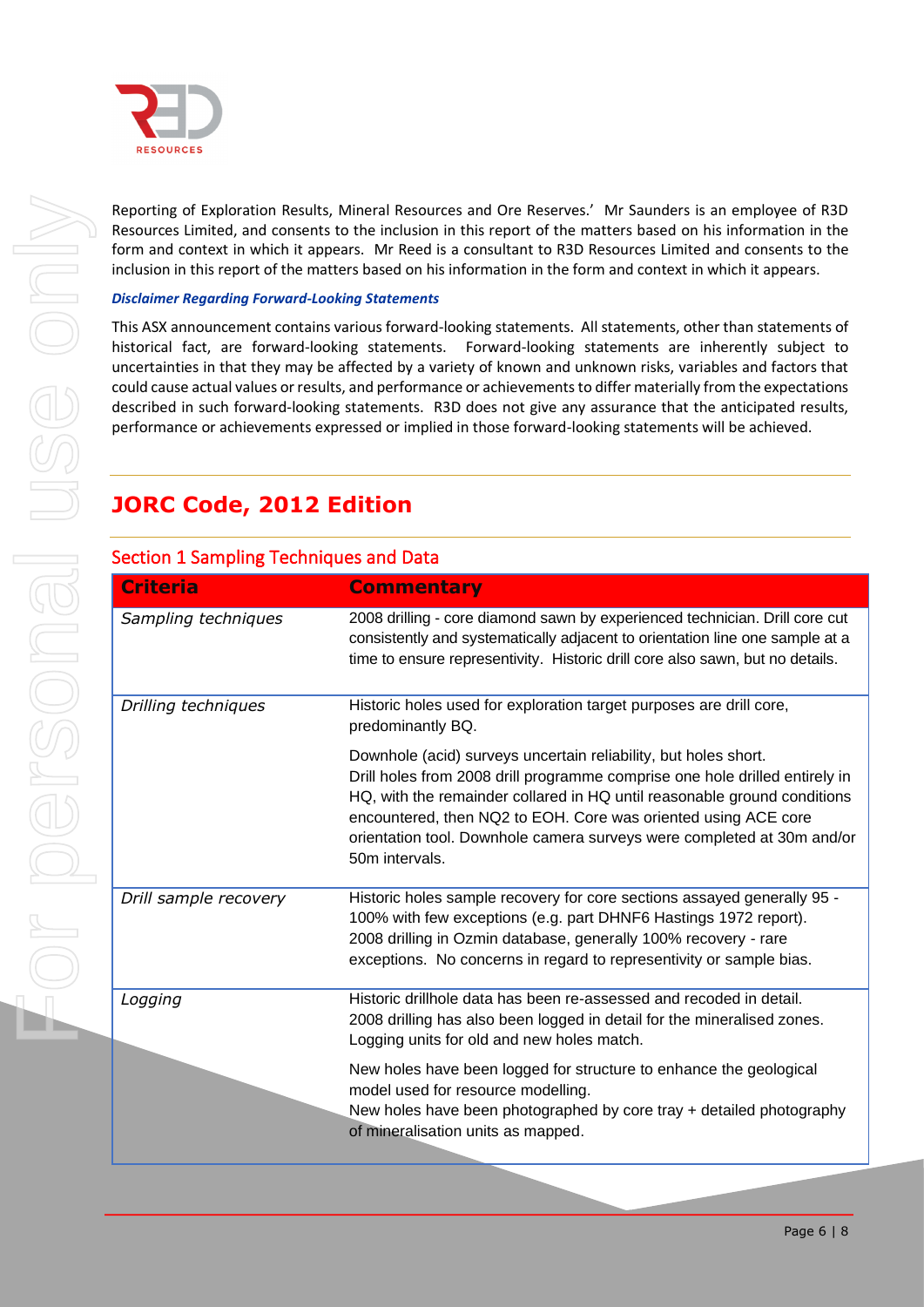

| Sub-sampling techniques<br>and sample preparation             |
|---------------------------------------------------------------|
| Quality of assay data and<br>laboratory tests                 |
|                                                               |
| Verification of sampling<br>and assaying                      |
| Location of data points                                       |
| Data spacing and<br>distribution                              |
| Orientation of data in<br>relation to geological<br>structure |
| Sample security                                               |
| <b>Audits or reviews</b>                                      |
| Section 2 Reporting of Ex<br>(Criteria listed in the pr       |
| <b>Criteria</b>                                               |
| Mineral tenement and la.<br>tenure status                     |

| Sub-sampling techniques<br>and sample preparation             | 2008 holes - Sawn half core sampled at either 1m intervals or by<br>discrete geological units where required (niche representivity).<br>Samples analysed by appropriate methods at a commercial<br>laboratory. Assays were checked against geology log on return.<br>Historic holes - sampling techniques considered acceptable.                                                                                                                                                                                                                              |
|---------------------------------------------------------------|---------------------------------------------------------------------------------------------------------------------------------------------------------------------------------------------------------------------------------------------------------------------------------------------------------------------------------------------------------------------------------------------------------------------------------------------------------------------------------------------------------------------------------------------------------------|
| Quality of assay data and<br>laboratory tests                 | The methodology, nature, and quality of the assay data is considered<br>representative (i.e. all metals released from host rock are reporting to the<br>assay). Apart from routine laboratory quality controls, no in-house QA/QC<br>(standards, duplicates) has been done for 2008 drilling. No quality control<br>is known for the historical drilling. Pulps have been retained for check<br>assaying purposes, and standards have been acquired to assist with<br>quality control. Precision and accuracy have not been established for<br>2008 drilling. |
| Verification of sampling<br>and assaying                      | Verification of significant intersections has been conducted by in-house<br>personnel and independent consultant. Twinned holes have not be<br>completed, and at this early stage not considered necessary.                                                                                                                                                                                                                                                                                                                                                   |
| Location of data points                                       | Accuracy of drillhole collars for 2008 programme is +/-5m. A measure of<br>accuracy is provided by a DGPS surveyed baseline in the vicinity of the<br>drillholes. Errors still occur for historical holes which could be out by as<br>much as 10m. Topographic control is likely to be +/-5m. It is considered<br>there is enough data point control for our purposes.                                                                                                                                                                                        |
| Data spacing and<br>distribution                              | Data spacing considered sufficient for an exploration target. Geology<br>model well constrained.                                                                                                                                                                                                                                                                                                                                                                                                                                                              |
| Orientation of data in<br>relation to geological<br>structure | Drilling (past and present) has taken the orientation of the mineralised<br>structure into careful consideration and drilled appropriately. The<br>orientation of mineralised intersections is well controlled, understood, and<br>taken into account for later true width measurements.                                                                                                                                                                                                                                                                      |
| Sample security                                               | Security protocols were in place in both Nightflower site and Axiom office<br>Townsville. Axiom staff delivered all samples to the Townsville laboratory.                                                                                                                                                                                                                                                                                                                                                                                                     |
| <b>Audits or reviews</b>                                      | Nil                                                                                                                                                                                                                                                                                                                                                                                                                                                                                                                                                           |
|                                                               |                                                                                                                                                                                                                                                                                                                                                                                                                                                                                                                                                               |

### ploration Results

 $\overline{\mathbf{r}}$  eceding section also apply to this section.)

| <b>Criteria</b>                            | <b>Commentary</b>                                                                                                                                                                                                                                                                                    |
|--------------------------------------------|------------------------------------------------------------------------------------------------------------------------------------------------------------------------------------------------------------------------------------------------------------------------------------------------------|
| Mineral tenement and land<br>tenure status | Option to Purchase with Mr Tom Saunders. Tenement is EPM 27595,<br>located 30km N of Chillagoe NQ. Good landholder relations.                                                                                                                                                                        |
| Exploration done by other<br>parties       | The main players are: - Hastings Exploration NL 1972 - report on drilling;<br>Surestone Pty Ltd 1990 - Preliminary Feasibility Report by Bremar Minerals;<br>James Askew Ass 1991 - Preliminary Report on Resource Estimate for<br>Surestone Pty Ltd; Metallurgical testwork for Surestone by Risla; |
| Geology                                    | Structurally controlled Ag-Pb-Zn-Sb Lode deposit in the Nightflower<br>Caldera; refer Laing Permo-Carboniferous zoned polymetallic pipe Model.                                                                                                                                                       |